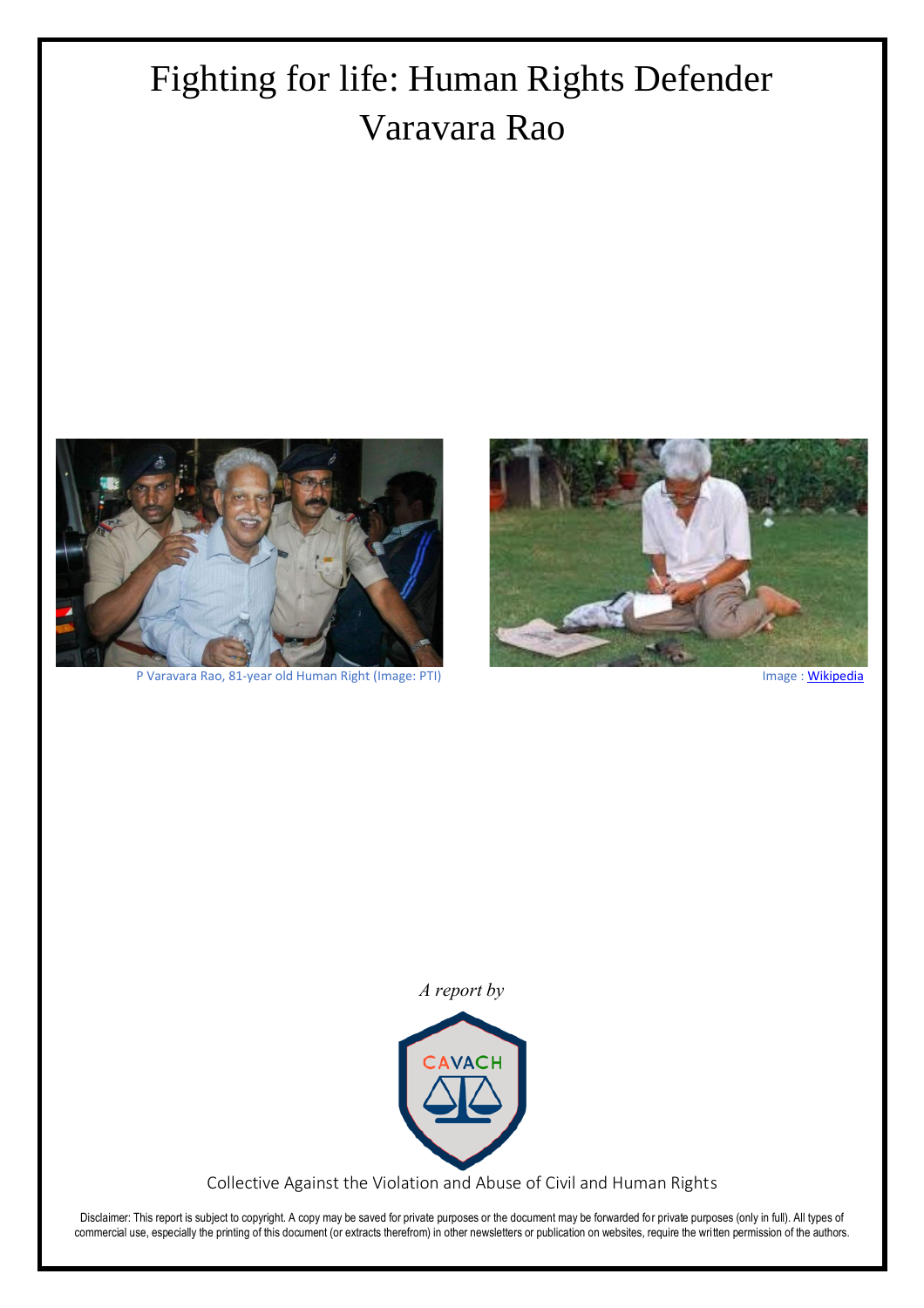# **Fighting for life: Wrongful arrest and deteriorating health of 80-yearold Human Rights Defender Varavara Rao**

#### **Background**

Varavara Rao, **81-year-old ailing activist from the state of Telangana**, a renowned poet, journalist, literary critic, public speaker, and an acclaimed academic, is well known for his progressive writings. He has bee[n jailed](https://www.thequint.com/news/politics/varavara-rao-profile-no-stranger-to-political-imprisonment-bhima-koregaon) intermittently since 1973, always for standing up for oppressed communities.

In the latest instance, he was arrested and jailed, along with 10 other activists, for alleged involvement in organising 'Elgar Parishad' and in violence which erupted in Bhima Koregaon in January 2018. He was arrested and booked under several serious charges under the draconian Unlawful Activities (Prevention) Act. He has been in judicial custody for the **last 22 months** and **remains imprisoned in the overcrowded Taloja jail in Mumbai, Maharashtra,** where his bail applications have been rejected on multiple occasions even when he has been suffering from various medical ailments**.** Recently, Rao was tested positive for COVID-19, owing to being part of a vulnerable category (old age and low immunity) but primarily because of poor **administration and handling of the situation by jail authorities**. Only now he has been admitted to JJ Hospital after multiple complaints about health and underlying health issues. These factors under normal circumstances are sufficient enough to grant regular bail, however, even during the current extraordinary circumstances created by COVID-19 the court has decided to ignore these factors and deny Rao even interim bail on humanitarian grounds.

There is no reason by law or by conscience to keep him in judicial [custody,](https://thewire.in/rights/varavara-rao-release-appeal-academics) keeping in mind the lack of evidence, his deteriorating health and his voluntary cooperation to all investigations. **Mr. Rao is in custody at a trial stage for 22 months, where the original charge sheet [filed](https://www.thehindu.com/news/national/karnataka/bail-sought-for-varavara-rao/article32125896.ece) by the authorities doesn't even mention any accusations against Rao**. **Hi[s life](https://www.thenewsminute.com/article/life-stake-romila-thapar-others-seek-urgent-medical-care-varavara-rao-128495) is at stake**. On the 19th of July Mr. Rao has been moved to Nanavati hospital for further neurological and urological [treatment.](https://www.hindustantimes.com/mumbai-news/p-varavara-rao-to-be-shifted-to-nanavati-hospital/story-hPN0P5nnmsUje8Jed4wQrJ.html)

## **Arrest and pending trial for 22 months**

On 31.12.2017, an event called 'Elgar Parishad' was organised to commemorate 200 years of the Battle of Koregaon Bheema. This [battle](https://www.newindianexpress.com/nation/2018/jan/03/what-the-battle-of-bhima-koregaon-means-to-the-dalits-1743374.html#:~:text=What%20the%20Battle%20of%20Bhima,over%20the%20high%20caste%20oppression.) is significant to the Dalit community in India who consider it to signify their victory over caste oppression. Rao was charged with criminal conspiracy for organizing the event and giving inflammatory speeches in it. **Evidently, he was not even present at the event** [Admitted in the charge-sheet filed by the Pune police]. This preceded the gathering at **Bhima Koregaon on**  01.01.2018, where few **Hindutva** organisations planned and perpetuated violence against the Dalits. Without any prima facie evidence against Rao indulging in any violent activities, he was levelled with charges of conspiring, or attempting to murder the Indian Prime Minister & waging [war](https://www.newindianexpress.com/nation/2020/jan/01/no-damaged-hard-disk-seized-from-house-varavara-raos-lawyer-2083690.html) against the Indian government. The organisers of the event denied this and persisted that their motive was to spread the message of fighting communal forces. They took the oath of the Constitution not to vote the communal forces in the elections.

The case has been transferred from Maharashtra government to National Investigative Agency (NIA) by Ministry of Home Affairs (MHA). While the police claim that a damaged hard-disk was seized from Mr. Rao's house, his lawyers have [denied](https://www.firstpost.com/india/bhima-koregaon-case-no-damaged-hard-disk-recovered-from-varavara-raos-home-in-2018-lawyers-counter-police-claim-of-seeking-fbi-help-to-decipher-data-7849371.html) it. Hence, the unjust pendency of the case itself amounts to punishment.

#### **Deteriorating Health & COVID-19**

The Supreme Court of India has directed release of undertrial detainees to contain the coronavirus spread in prisons and considering the threat posed to the life of under-trial prisoners. **Almost 800 persons have been [infected](https://www.hindustantimes.com/india-news/maharashtra-s-prisons-witness-surge-in-covid-19-cases/story-Vn8tBJCfz8Bg1kzTA0VM4I.html) with COVID-19 and four persons have already died in Maharashtra prisons, which ar[e overcrowded](https://www.newsclick.in/COVID-Prisons-in-maharashtra-turning-nightmare-for-inmates) by 150%.** 

Varvara Rao, 81, is suffering from multiple infirmities such as **Coronavirus, prostate enlargement, Oedma/anarca, high blood pressure and heart conditions**. (See Annexure, Dismissal order of Varavara Rao). His family and advocates [claim](https://free-them-all.net/2020/07/12/press-note-from-vara-vara-raos-family/) that his health has deteriorated, and he is delirious. On 15.05.2020, the 2nd bail application was moved on health grounds and in the light of the 2nd report by High Power Committee (HPC) constituted by orders of Supreme Court in *suo moto* W.P.(C) No. 1/2020 dated 10.05.2020. Despite repeated orders the prison did not supply Rao's medical records till 05.06.2020.

On 28.05.2020, on the complaints of **dizziness, syncope, he fell in the bathroom**, and was taken to JJ Hospital and in a [hasty](https://thewire.in/rights/as-varavara-raos-health-worsens-in-jail-family-alleges-severe-negligence-by-authorities) manner. However, he was taken back to prison without complete treatment. This was done just to show that his health is stable, as his bail was pending before a special NIA Court.

After detailed arguments, the bail on health grounds (citing multiple health issues and comorbidities like **hypertension, heart ailment)** was rejected on 26.06.2020 by the Special Judge, NIA Court, Greater Bombay, stating that the prison authorities have ensured proper medical care and will continue to do so. The Court while rejecting Rao's plea ignored the humanitarian grounds but incorrectly relied on the technical embargo provided under the draconian section 43D(5) of the UAPA Act. The Section not only makes it virtually impossible for an accused to get bail, but even the interpretation adopted by the courts has an effect of prejudging the accused as guilty at the bail stage on merits. It is only as a result of continuous calls from his lawyers, family, wide media coverage, & susceptibility to COVID-19, that the prison authority eventually had to shift Rao to JJ Hospital on 12.07.2020, where on 16.07.2020 **he was tested positive for COVID-19.** It is evident that this occurred owing to the lack of medical attention and social distancing norms in the overcrowded prison. The True Copy of the order passed by the Special Judge Bombay, at Mumbai dated 26.06.2020 is annexed**.**

## **Violation of Human Rights**

The Detention and criminalization of human rights defenders and activists is not only in violation of the fundamental rights guaranteed in the Indian Constitution under Article 14, 19 and 21 of the Constitution of India, but